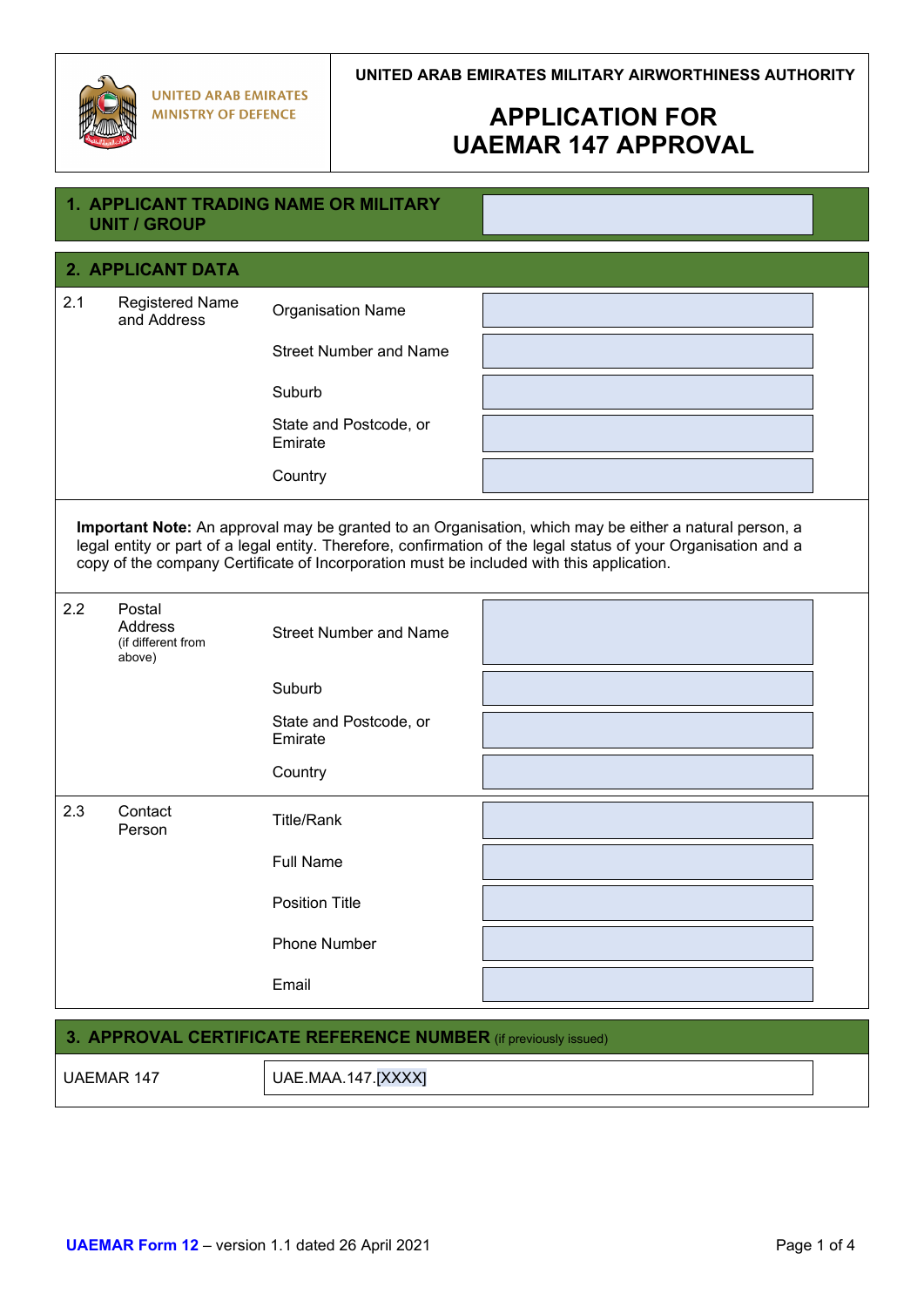

**UNITED ARAB EMIRATES MILITARY AIRWORTHINESS AUTHORITY**

# **APPLICATION FOR UAEMAR 147 APPROVAL**

### **4. ADDRESS OF SITE(S) REQUIRING APPROVAL**

4.1 Maintenance Training Organisation Site

Facility/Site 1 Street Number and

Name Same as section 2.1 Suburb or Area

State and Postcode,

or

Additional Sites Emirate



For additional facilities/sites, refer to Annex A.

Yes No Country

#### **5. SCOPE OF UAEMAR 147 APPROVAL RELEVANT TO THIS INITIAL\* / CHANGE OF\* APPLICATION**

In case of application for change of the scope of work, only the parts of this table affected by the change are required to be completed. \*Delete as required.

| <b>CLASS</b>                      | <b>MAML</b><br><b>CATEGORY</b> |                  | <b>LIMITATION</b>                                |
|-----------------------------------|--------------------------------|------------------|--------------------------------------------------|
|                                   | $B1$ (note 2)                  | TB 1.1 (note 2)  | <b>AEROPLANES TURBINE (note 2)</b>               |
|                                   |                                | TB 1.2 (note 2)  | AEROPLANES PISTON (note 2)                       |
|                                   |                                | TB 1.3 (note 2)  | HELICOPTERS TURBINE (note 2)                     |
|                                   |                                | TB 1.4 (note 2)  | HELICOPTERS PISTON (note 2)                      |
|                                   |                                | TB1 MIL (note 2) | MODULES 50-55 (or SUB-MODULES) (note 1) (note 2) |
| <b>BASIC TRAINING</b><br>(note 2) | $B2$ (note 2)                  | $TB2$ (note 2)   | AVIONICS (note 2)                                |
|                                   |                                | TB2 MIL          | MODULES 50-55 (or SUB-MODULES) (note 1) (note 2) |
|                                   | $\bf{A}$ (note 2)              | $TA 1$ (note 2)  | <b>AEROPLANES TURBINE (note 2)</b>               |
|                                   |                                | $TA$ 2 (note 2)  | AEROPLANES PISTON (note 2)                       |
|                                   |                                | $TA 3$ (note 2)  | HELICOPTERS TURBINE (note 2)                     |
|                                   |                                | $TA$ 4 (note 2)  | HELICOPTERS PISTON (note 2)                      |
|                                   |                                | TA MIL (note 2)  | MODULES 50-55 (or SUB-MODULES) (note 1) (note 2) |
| <b>MILITARY</b>                   | $C$ (note 2)                   | $T4$ (note 2)    | [Quote aircraft type] (note 3)                   |
| AIRCRAFT TYPE /                   | $B1$ (note 2)                  | $T1$ (note 2)    | [Quote aircraft type] (note 3)                   |
| TASK TRAINING<br>(note 2)         | $B2$ (note 2)                  | $T2$ (note 2)    | [Quote aircraft type] (note 3)                   |
|                                   | $A$ (note 2)                   | $T3$ (note 2)    | [Quote aircraft type] (note 3)                   |

Note 1: Military-specific systems modules/sub-modules that are within the scope of the approval shall be listed.

Note 2: Delete as appropriate if the organization is not approved.

Note 3: Complete with the appropriate rating and limitation.

| 6. OTHER APPROVALS ISSUED TO THE APPLICANT<br>Please detail the issuing NAA/NMAA and scope of approval. Add / delete lines as required. |       |  |  |
|-----------------------------------------------------------------------------------------------------------------------------------------|-------|--|--|
| <b>NAA / NMAA</b>                                                                                                                       | Scope |  |  |
|                                                                                                                                         |       |  |  |
|                                                                                                                                         |       |  |  |
|                                                                                                                                         |       |  |  |
|                                                                                                                                         |       |  |  |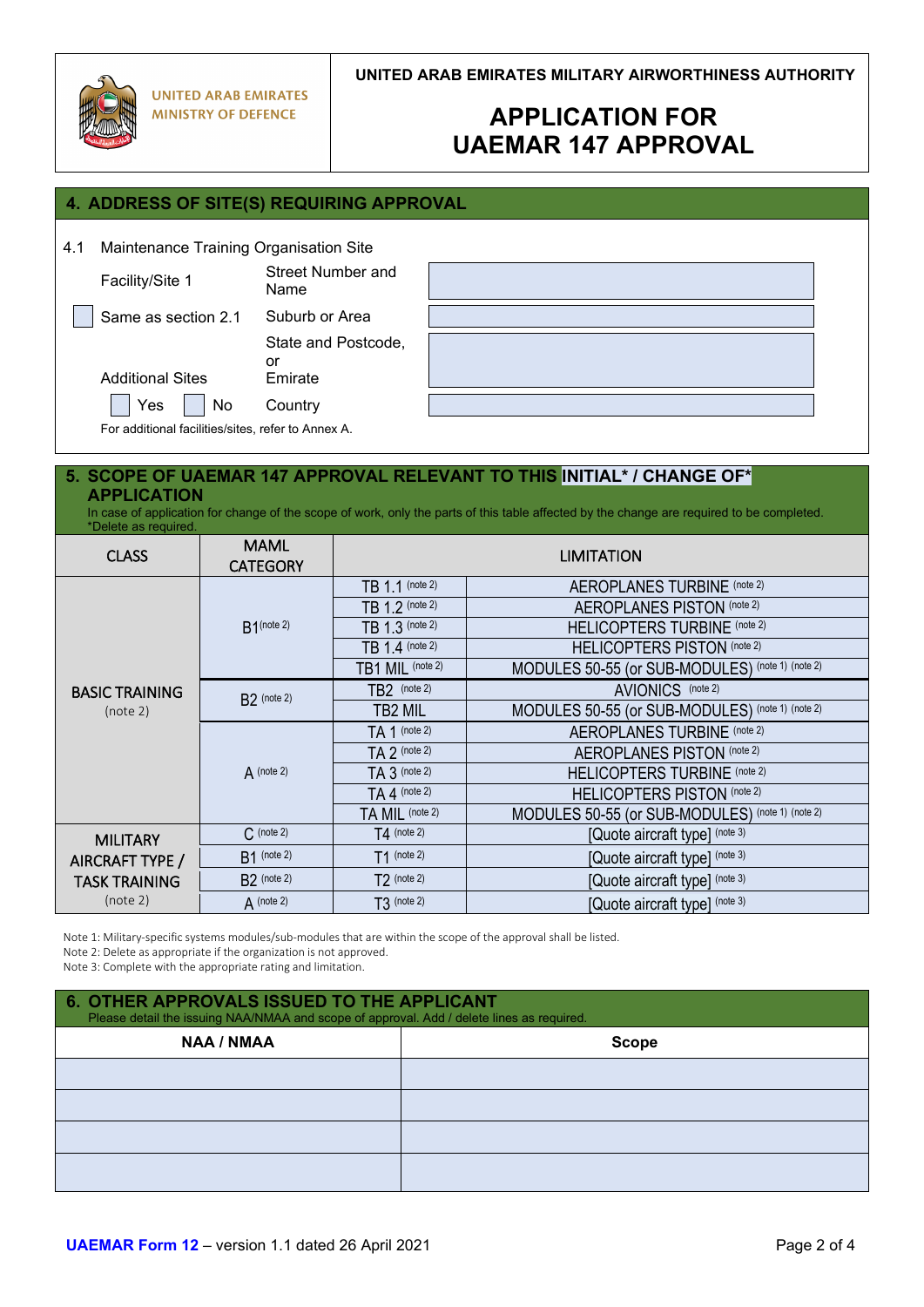| 川 |  |
|---|--|

**UNITED ARAB EMIRATES MILITARY AIRWORTHINESS AUTHORITY**

# **APPLICATION FOR UAEMAR 147 APPROVAL**

| 7. APPLICANT'S DECLARATION (To be completed by the Accountable Manager)                                                                                                                                                                    |          |                                                                                                        |      |  |
|--------------------------------------------------------------------------------------------------------------------------------------------------------------------------------------------------------------------------------------------|----------|--------------------------------------------------------------------------------------------------------|------|--|
| 7.1 Declaration<br>I declare that the information provided on this form is true and correct.<br>I understand and accept that in order for the MAA to process this application, all relevant supporting<br>documentation has been supplied. |          |                                                                                                        |      |  |
| Name<br>*On completion, send form and documentation as Commercial-in-Confidence to MAA at UAEMAA@mod.gov.ae                                                                                                                                | Position | Signature                                                                                              | Date |  |
|                                                                                                                                                                                                                                            |          |                                                                                                        |      |  |
| 8. MAA USE ONLY<br>8.1 Record File ID                                                                                                                                                                                                      |          |                                                                                                        |      |  |
| 8.2 Organisation Approval application                                                                                                                                                                                                      |          | <b>Application Approved</b><br><b>Application Requires Resubmit</b><br><b>Application Not Approved</b> |      |  |
| 8.3 Additional Comments                                                                                                                                                                                                                    |          |                                                                                                        |      |  |
| Name                                                                                                                                                                                                                                       | Position | Signature                                                                                              | Date |  |